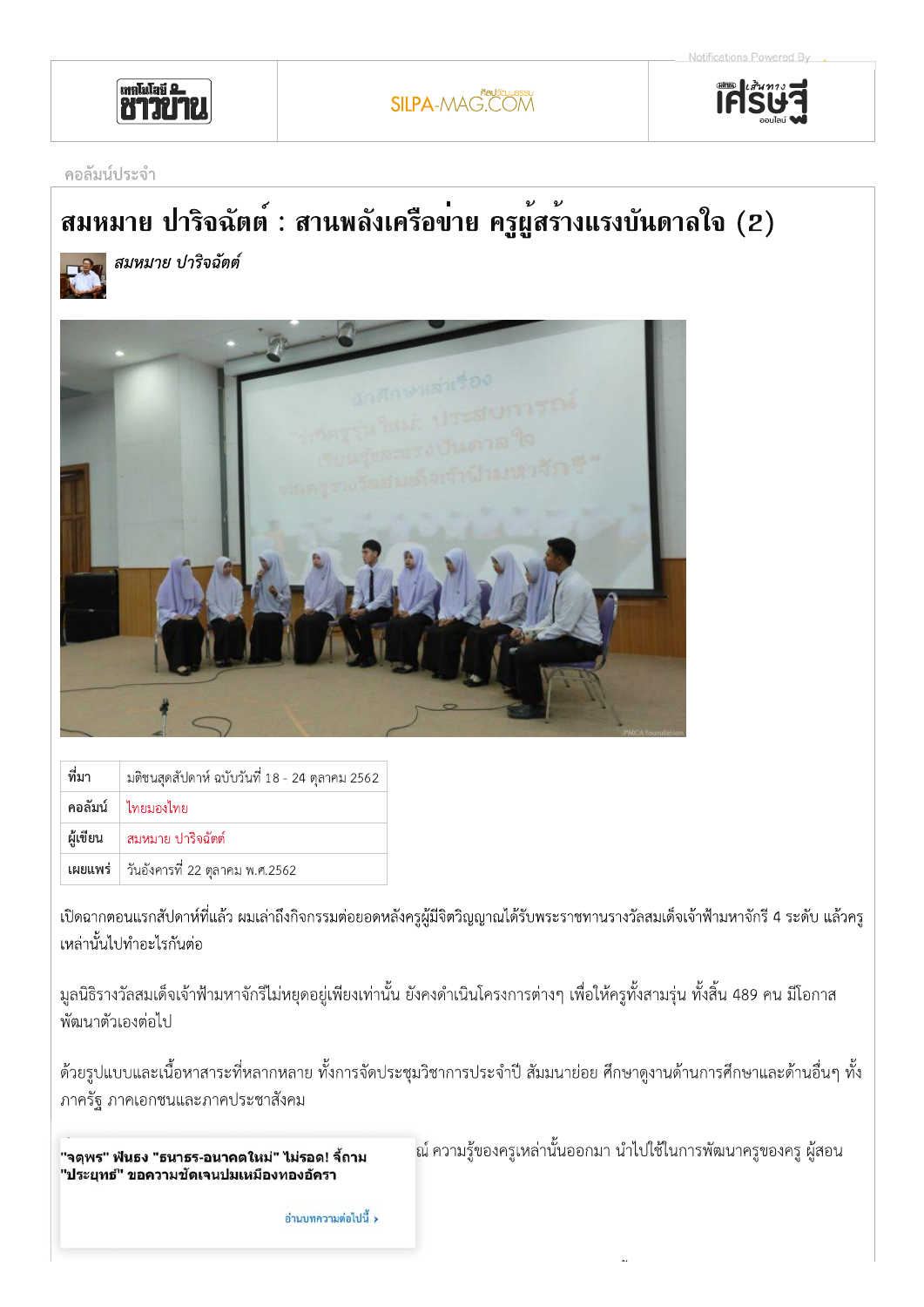หัวใจของการทำงานก็คือ การสร้างเครือข่ายความร่วมมือ สานพลังของแต่ละฝ่ายเข้าด้วยกัน ทั้งในประเทศและระหร่างง่ระมทศใน กลุ่มอาเซียน

์ โครงการพัฒนาเครือข่ายครูนักสร้างแรงบันดาลใจในสถาบันฝึกหัดครู เป็นกิจกรรมหนึ่งในหลายๆ โครงการที่ว่านั้น

ภายใต้ความร่วมมือสนับสนุนจากภาคีต่างๆ ได้แก่ กองทุนเพื่อความเสมอภาคทางการศึกษา สำนักงานเลขาธิการคุรุสภา มูลนิธิรางวัล ้สมเด็จเจ้าฟ้ามหาจักรี สำนักงานคณะกรรมการการศึกษาขั้นพื้นฐาน โดยมอบหมายให้สถาบันรามจิตติ เป็นแกนในการประสานงาน ู และขับเคลื่อนงาน

จัดเวที รายการ กิจกรรม ให้เกิดการเชื่อมโยงระหว่างครูผู้ได้รับรางวัลสมเด็จเจ้าฟ้ามหาจักรี กับอาจารย์ในมหาวิทยาลัย ครู และผู้ ้บริหารโรงเรียน ชุมชนที่ครูรางวัลสมเด็จเจ้าฟ้าปฏิบัติงานอยู่ นำนักศึกษาครูไปเรียนรู้ ซึมซับประสบการณ์จริงในห้องเรียน นอก ห้องเรียนจากครูรางวัลสมเด็จเจ้าฟ้า และปราชญ์ชาวบ้าน

้เริ่มแรกนำร่องมีมหาวิทยาลัยที่ตกลงความร่วมมือ 3 แห่ง ได้แก่ มหาวิทยาลัยราชภัฏเทพสตรี จังหวัดลพบุรี มหาวิทยาลัยราชภัฏยะลา ี และมหาวิทยาลัยราชภัฏเชียงราย เริ่มดำเนินการตั้งแต่เดือนมิถุนายน 2561 กำหนดเวลา 1 ปี

้ ดร.จุฬากรณ์ มาเสถียรวงศ์ ผู้อำนวยการสถาบันรามจิตติ ออกปากชวนผมไปร่วมติดตามกิจกรรมที่เธอและคณะ ทำร่วมกันระหว่างครู ้รางวัลสมเด็จเจ้าฟ้ามหาจักรี กับมหาวิทยาลัยแหล่งผลิตครูทั้งสามแห่ง

่ เพิ่งมีโอกาสตามไปดูจริงจังเมื่องานเดินหน้าผ่านไปหนึ่งปีเต็มแล้ว สาระ บรรยากาศ แหล่งที่ไปพบ ภาพที่เห็น คำพูดเสียงสะท้อนที่ ได้ยิน เป็นอย่างไร น่าปลาบปลื้ม ประทับใจแค่ไหน ไว้ค่อยฉายภาพให้รับรู้กันต่อไป

่ ส่วนผลการดำเนินการหนึ่งขวบปีที่ผ่านมา ทำให้เกิดความเปลี่ยนแปลงอย่างไร กับใครบ้าง ผู้อำนวยการสถาบันรามจิตติในฐานะหน่วย ึ่งานด้านวิชาการ สรุปรายงานผลไว้อย่างเป็นระบบ แยกแยะว่าแต่ละฝ่ายได้อะไรกับการร่วมโครงการนี้บ้าง เป็นรายมหาวิทยาลัยที ้เดียว

้ ความเปลี่ยนแปลงเกิดขึ้นในทุกระดับ ว่างั้นเถอะ ตั้งแต่ ระดับนักศึกษา ระดับอาจารย์คณะทำงาน ระดับปฏิบัติการสอน

ระดับความร่วมมือกับเครือข่ายครูรางวัลสมเด็จเจ้าฟ้ามหาจักรีในพื้นที่ และระดับการขับเคลื่อนต่อยอดในเชิงนโยบายและยุทธศาสตร์ ของมหาวิทยาลัยเป้าหมาย

้ว่ากันสามระดับแรกก่อน ระดับนักศึกษา เกิดการเรียนรู้ที่ดี เกิดแรงบันดาลใจ เกิดกระบวนการทำงานคิดต่อยอดโครงการเพื่อสร้าง ้นวัตกรรมการเรียนรู้ร่วมกับครูรางวัลสมเด็จเจ้าฟ้าในพื้นที่ โดยมีนักศึกษาครูรุ่นใหม่ได้รับผลกระทบโดยตรงจากกระบวนการเรียนการ ้สอนที่มีเครือข่ายครูรางวัลสมเด็จเจ้าฟ้ามหาจักรีเป็นครูต้นแบบ

้นักศึกษา 200 คนได้รับประสบการณ์ตรงจากการเรียนรู้ และกว่า 600 คนได้เรียนรู้จากการแบ่งปันประสบการณ์ของครูและนักศึกษา ้ที่ได้เรียนรู้ร่วมกัน และเกิดการสร้างองค์ความรู้ด้วยตนเองของนักศึกษาครูรุ่นใหม่

"จตุพร" ฟันธง "ธนาธร-อนาคตใหม่" ไม่รอด! จี้ถาม "ประยุทธ์" ขอความชัดเจนปมเหมืองทองอัครา

้ำกว่า 25 คนจาก 3 มหาวิทยาลัยได้เข้ามาร่วมเป็นคณะทำงาน เกิดการ รียนได้ประสบการณ์ตรงกับครูประจำการหรือครูผู้สร้างแรงบันดาลใจใน วัดและประเมินนักศึกษาที่สอดคล้องกับสภาพจริงเป็นรูปธรรม

อ่านบทความต่อไปนี้ **>**